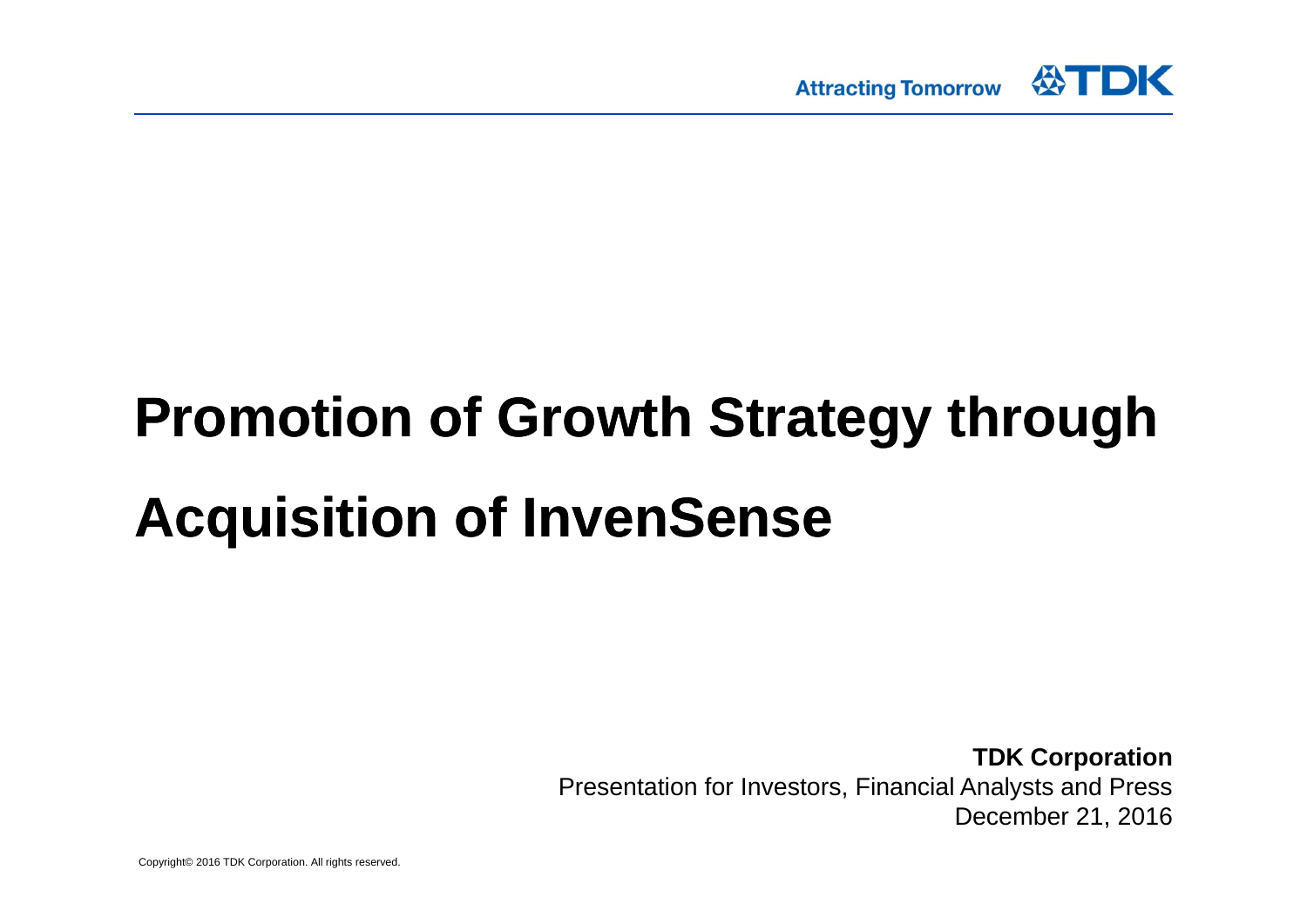

### **Key Parameters**

| <b>Total cost of</b><br>acquisition                | Equity value: USD 1.3 billion (Approximately 157.2 billion yen) $(1)$ to acquire 100% of<br><b>InvenSense shares</b><br>Enterprise value: USD 1.2 billion (Approximately 145.6 billion yen) $(1)$                                             |
|----------------------------------------------------|-----------------------------------------------------------------------------------------------------------------------------------------------------------------------------------------------------------------------------------------------|
| <b>Price per share for</b><br>acquisition          | Price per share USD 13.00<br>USD 13.00 per share, representing a 19.9% premium to InvenSense's closing share<br>price on December 20, 2016 and a 52.4% premium to its 60-day volume-weighted<br>average trading price as of December 20, 2016 |
| <b>Funding for</b><br>acquisition                  | Transaction will be financed with cash-on-hand                                                                                                                                                                                                |
| <b>Approval process</b><br>and<br>expected closing | Obtain approval from InvenSense's shareholders<br>Obtain required regulatory approvals<br>Completion of the transaction is expected in second quarter of the fiscal year ending<br>March 31, 2018                                             |

(1) Converted at 1USD = 118 yen (as of December 20, 2016)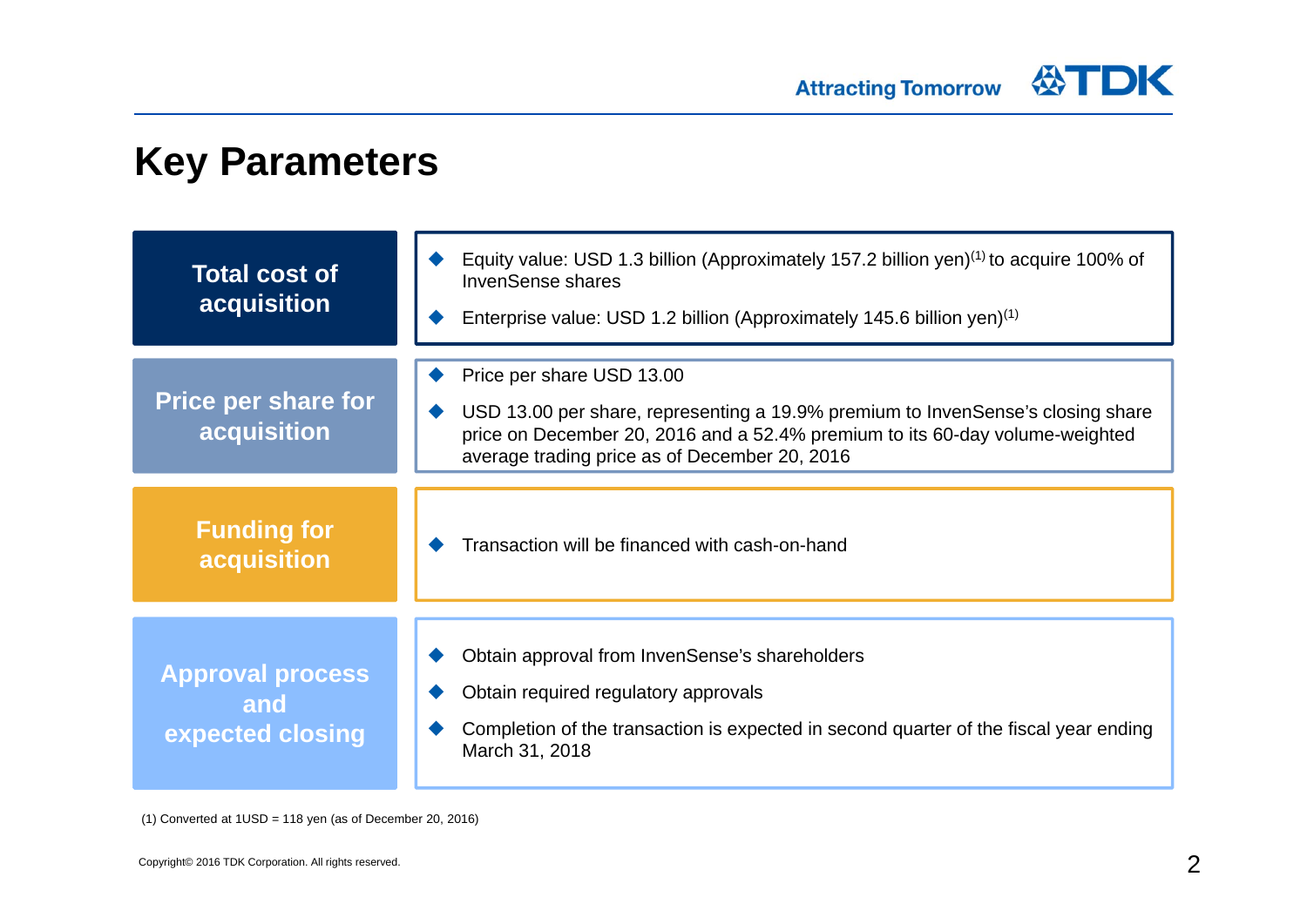### **Strategic Rationale for the Transaction**

**Strengthen our position as a global strong player in sensor solution**

**Acquisition of inertial sensor technology and software**

**Creation of synergy through mutual utilization of expanded technologies and channels**

- ♦ Provide customers with more complete portfolio of non-optical sensors by adding InvenSense's inertial sensor
- ♦ Provide high performance (multi-functional and compact) products that meet customers' needs through creating sensor fusion
- ♦ Create highly value-added solutions through integration with software to fully utilize the sensors
- ♦ Inertial sensor segment is the largest segment for non-optical sensors and a high level of growth is expected for  $AR/VR^{(1)}$ , automotive and industrial sectors
- ♦ InvenSense is a global strong player in inertial sensors and it expects to gain competitive advantage in future high growth sectors
- $\blacklozenge$  Innovative software developed in-house is one of the factors that encourages InvenSense's growth, and it will contribute to the development of highly valueadded solutions in the future
- $\blacklozenge$  Further strengthen InvenSense's position in ICT and IoT by utilizing the cooperation between TDK and Qualcomm
- $\blacklozenge$  Accelerate development for automotive and industrial purposes through InvenSense's products and technologies and TDK's channels and know-how
- $\blacklozenge$  Roll out both companies' technologies and products with high added-value through development of solutions that include fusion sensor and software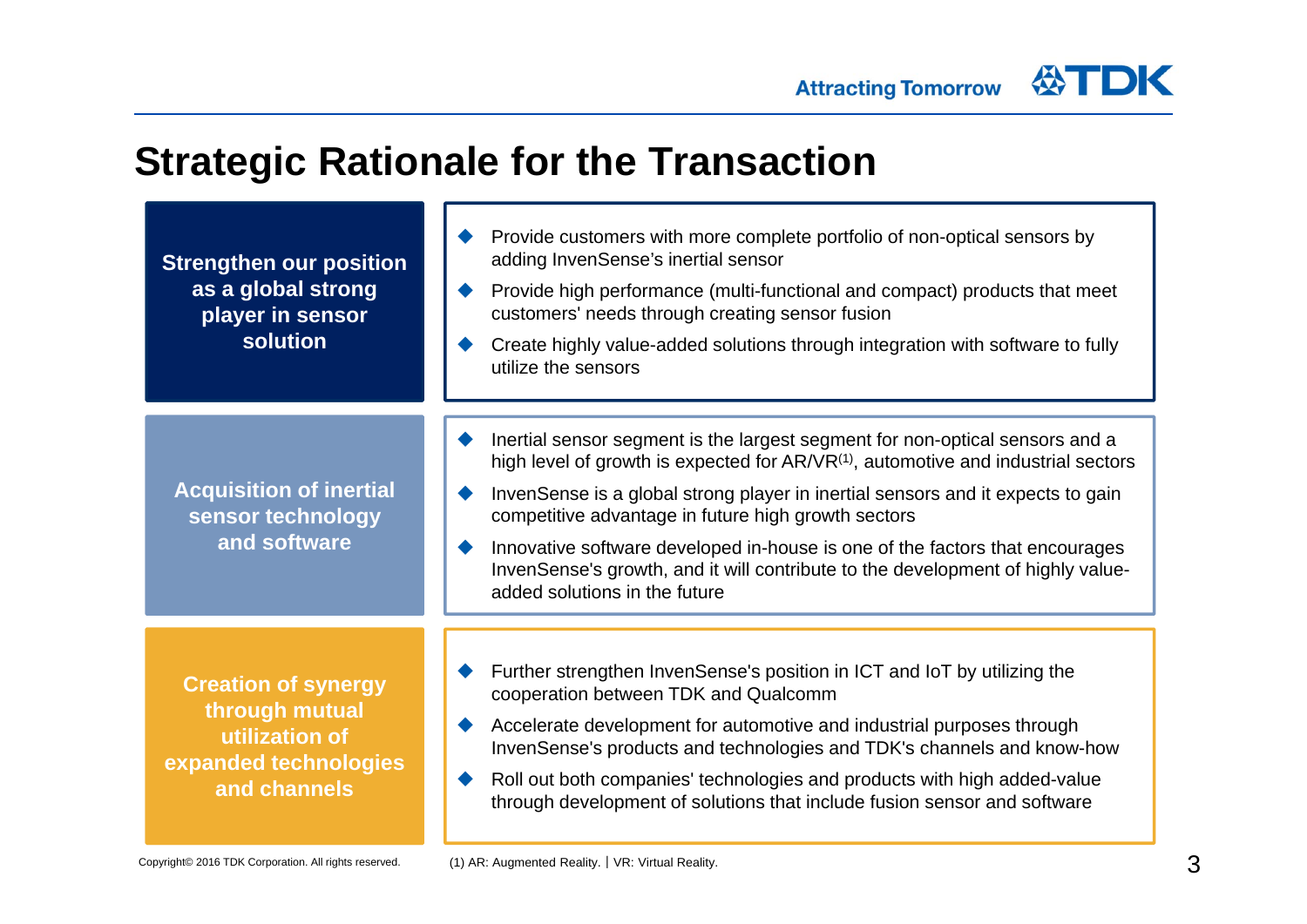### **TDK Growth Strategy: Strategic Growth Products for the fields of IoT**

Strengthen the sensors that are strategic growth products in IoT through the acquisition

**Attracting Tomorrow** 

Further expand the business opportunity and establish a firm position in the fields of IoT



(1) Information and Communication Technology. Copyright© 2016 TDK Corporation. All rights reserved.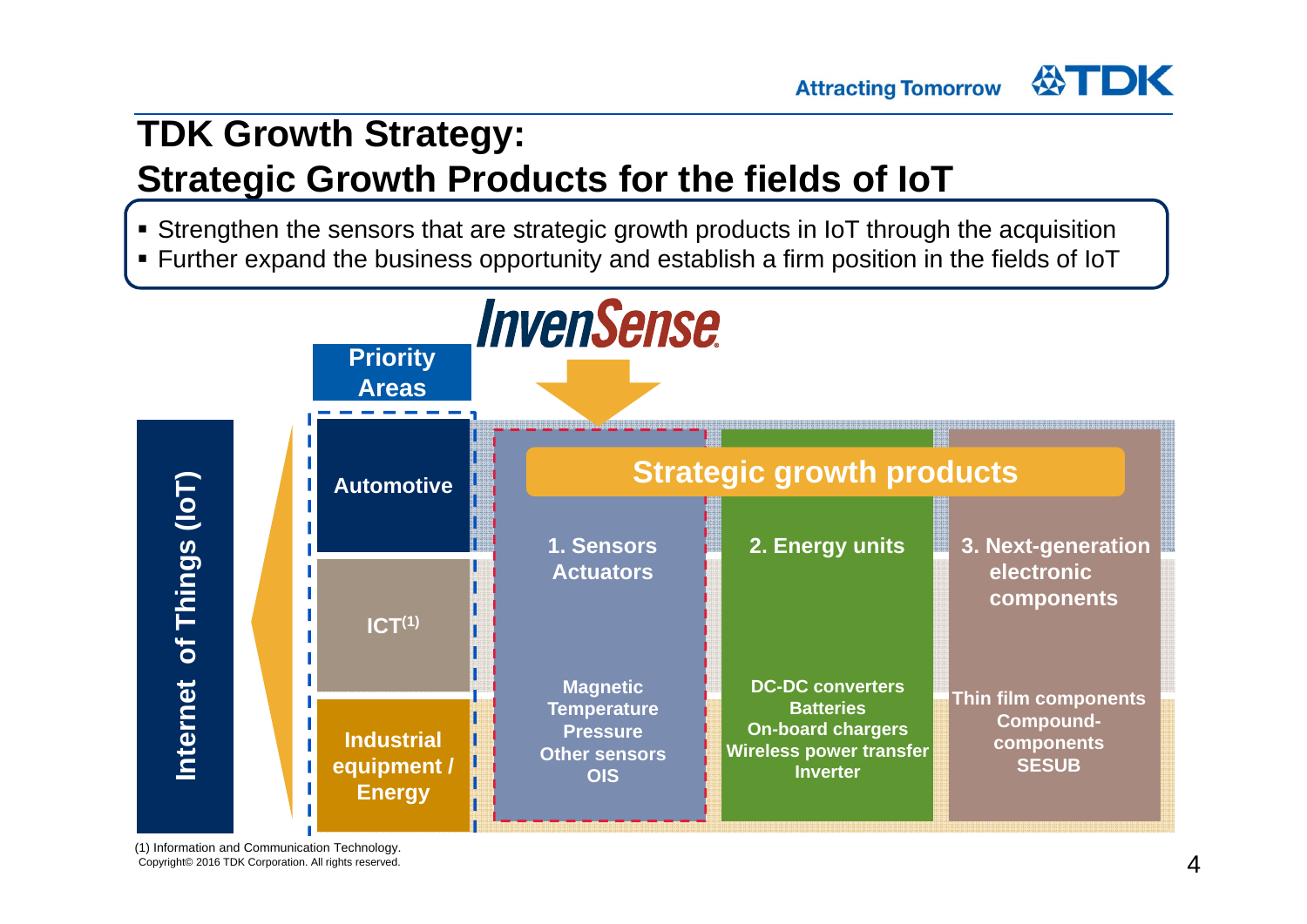**Attracting Tomorrow** 

公TDK

### **Creates Global Major Sensor Platforms for Customers**

 Acquisition of InvenSense is expected to enable TDK to offer even higher added value to customers by widening the product portfolio as well as facilitating it to work with materials and solutions

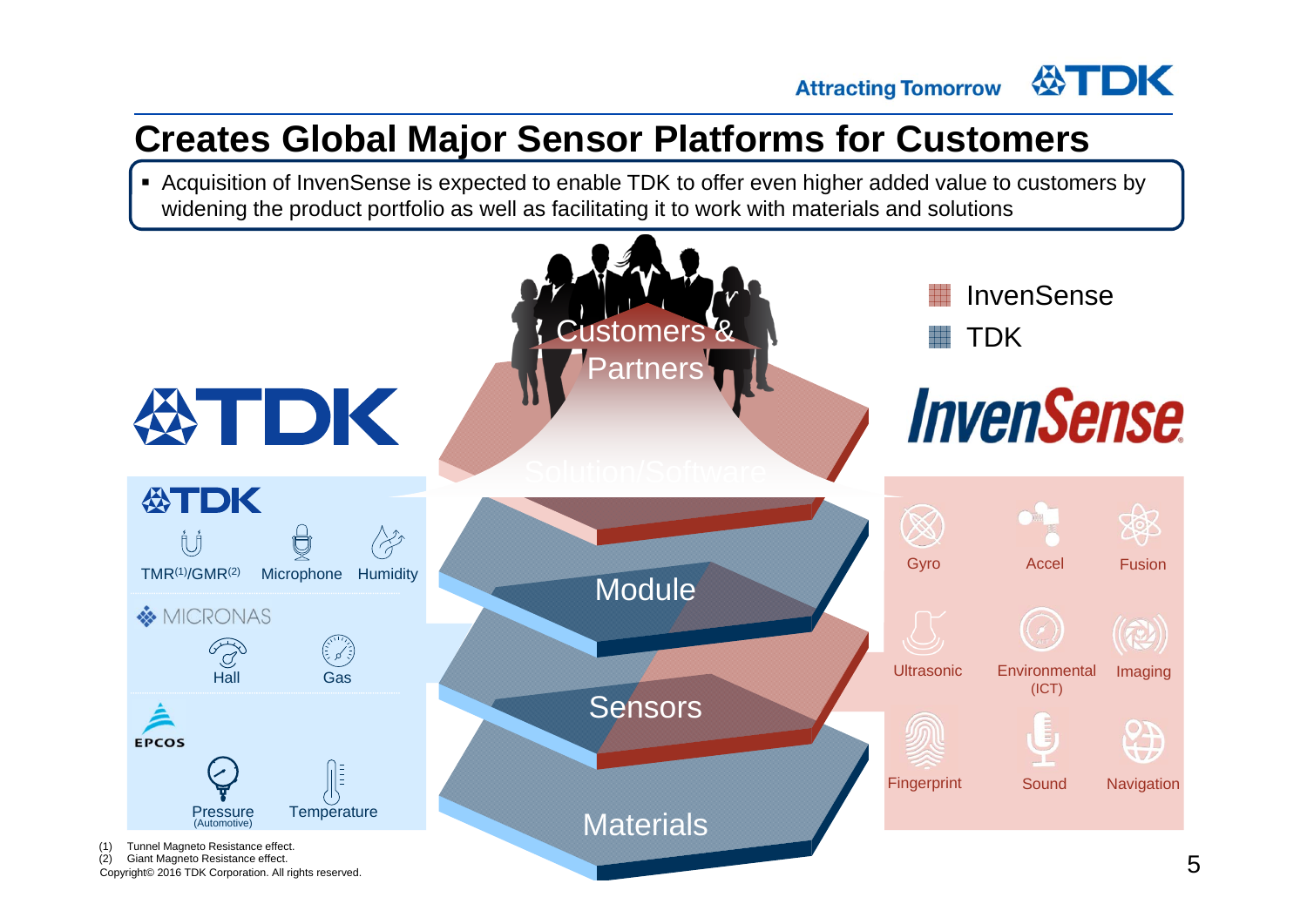### **InvenSense Inertial Sensors Fill a Gap in TDK's Product Offering**

- Inertial sensors have the largest segment size in the non-optical sensor segment
- **Inertial sensors have a wide range of application and customers, essential technology for building the** whole sensor strategy for TDK
- Promote development and sales of new products by combining and accelerating development of the sensor technologies of both companies

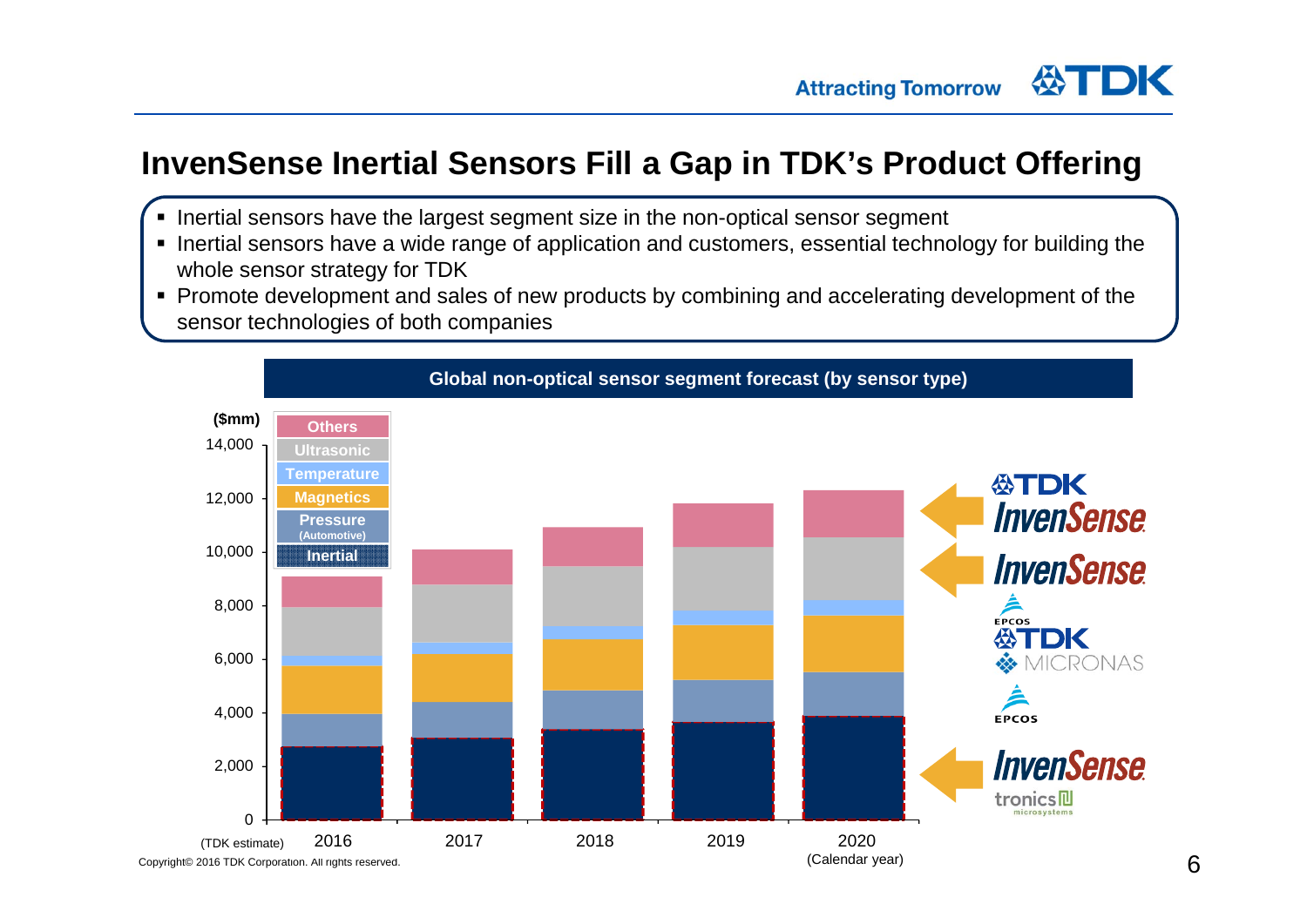### **InvenSense Overview**

**InvenSense has grown substantially in the last 10 years around its core product inertial** sensors



Copyright© 2016 TDK Corporation. All rights reserved. 2007/3: FY March 2007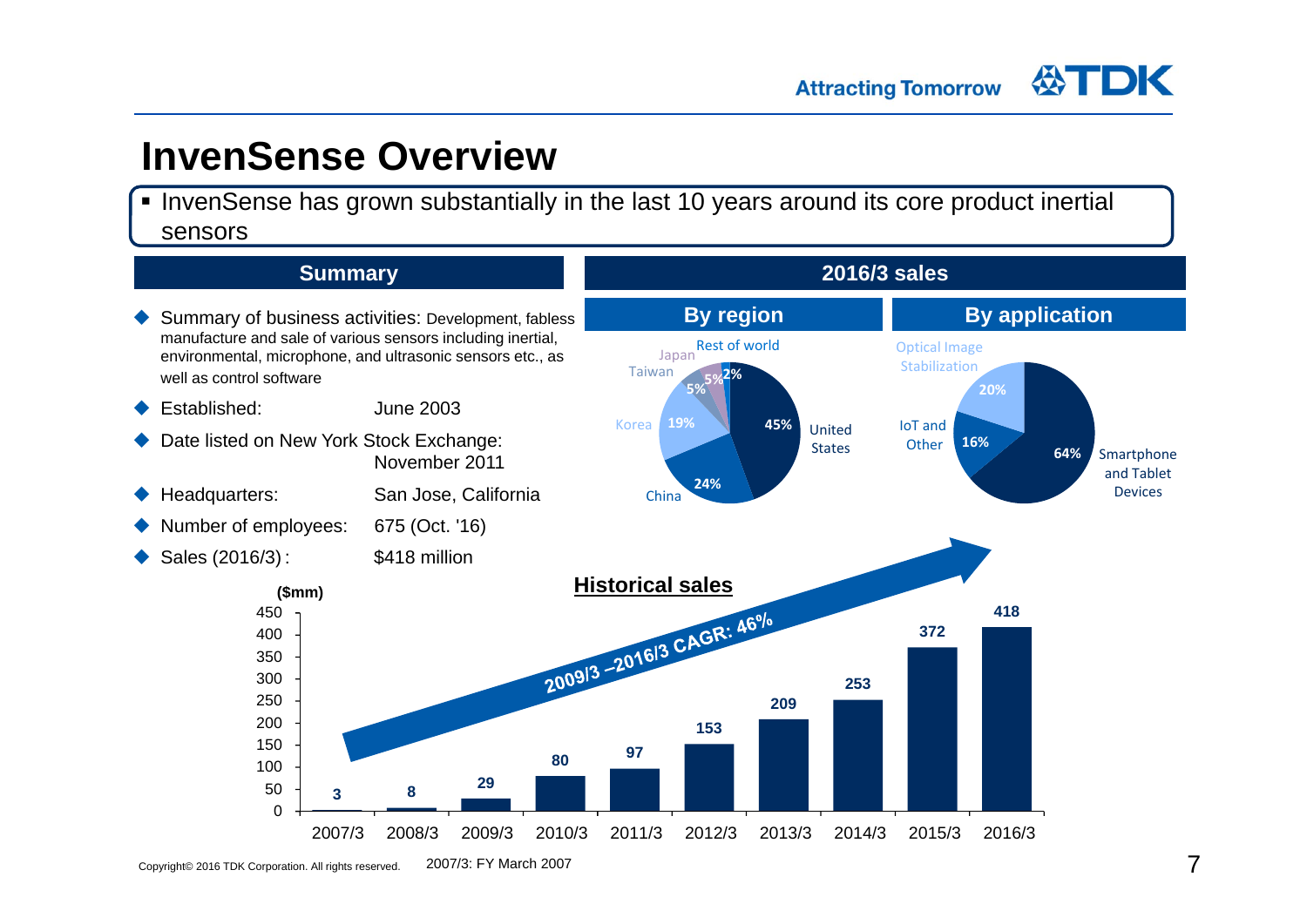### **InvenSense Overview**

- Extensive track record of business achievements in mobile, wearables, gaming equipment and camera image stabilization
- Partnership to expand their sensor business into automotive field which includes ADAS field
- $\blacksquare$ High performance products can be manufactured at a low cost due to unique CMOS and MEMS manufacturing process



### **Proprietary unique MEMS technology platforms**



**High performance MEMS devices can be developed using InvenSense's own CMOS(3) and MEMS(4) technology**



- (1) Total inertial units shipped.
- (2) Advanced Driver Assistance Systems.
- (3) Complementary Metal Oxide Semiconductor.
	- Micro Electronics Mechanical System.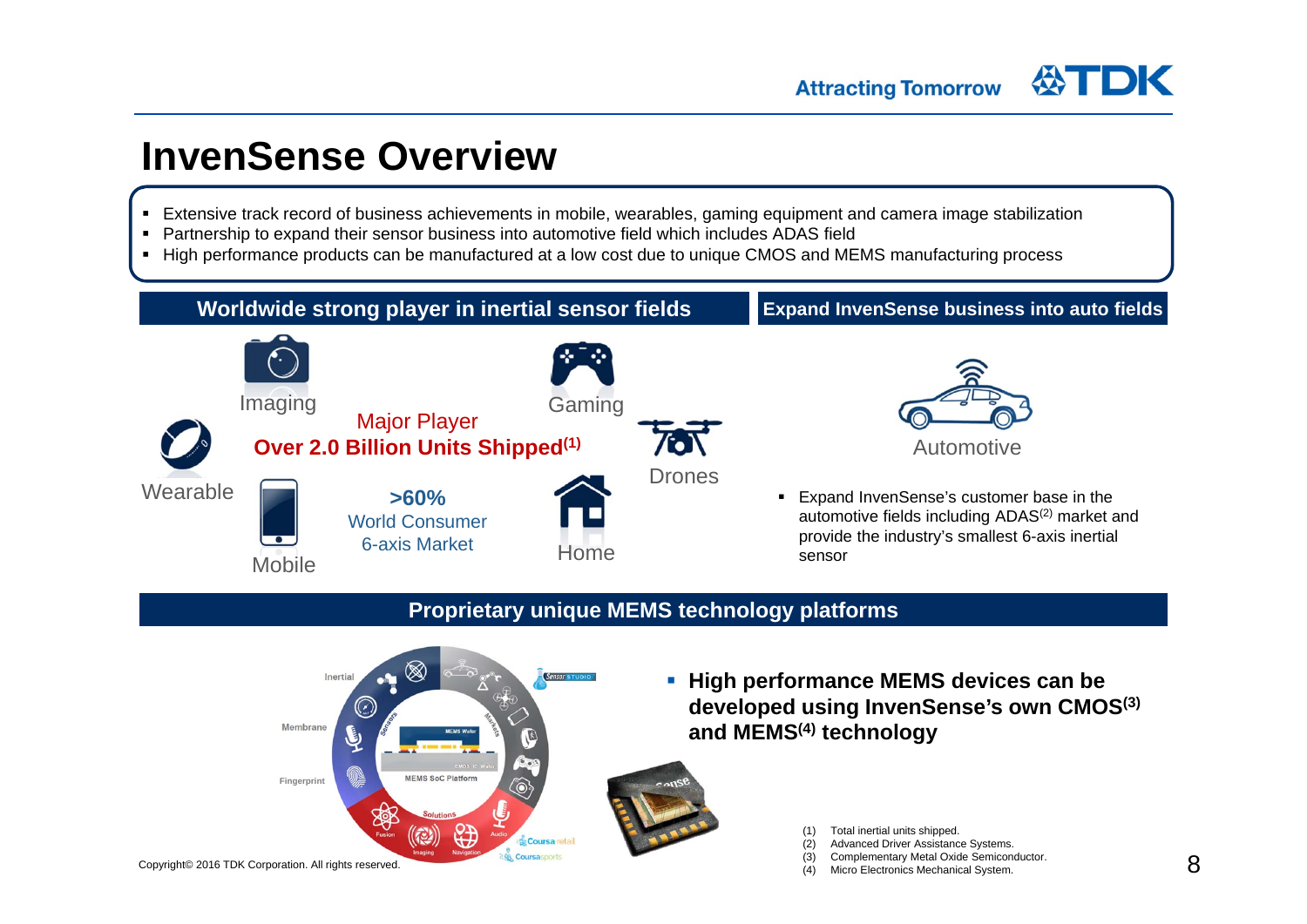### **InvenSense Overview**

- Since its establishment in 2003, InvenSense has been developing a wide-ranging portfolio including inertial sensors and microphone sensor technologies
- InvenSense owns advanced software and algorithms, providing sensor solutions that are beyond being a simple component



#### **Software/algorithm technology**

#### **EIS (Electronic Image Stabilization) Location/Navigation software**





**Driving Pedestrian Indoor**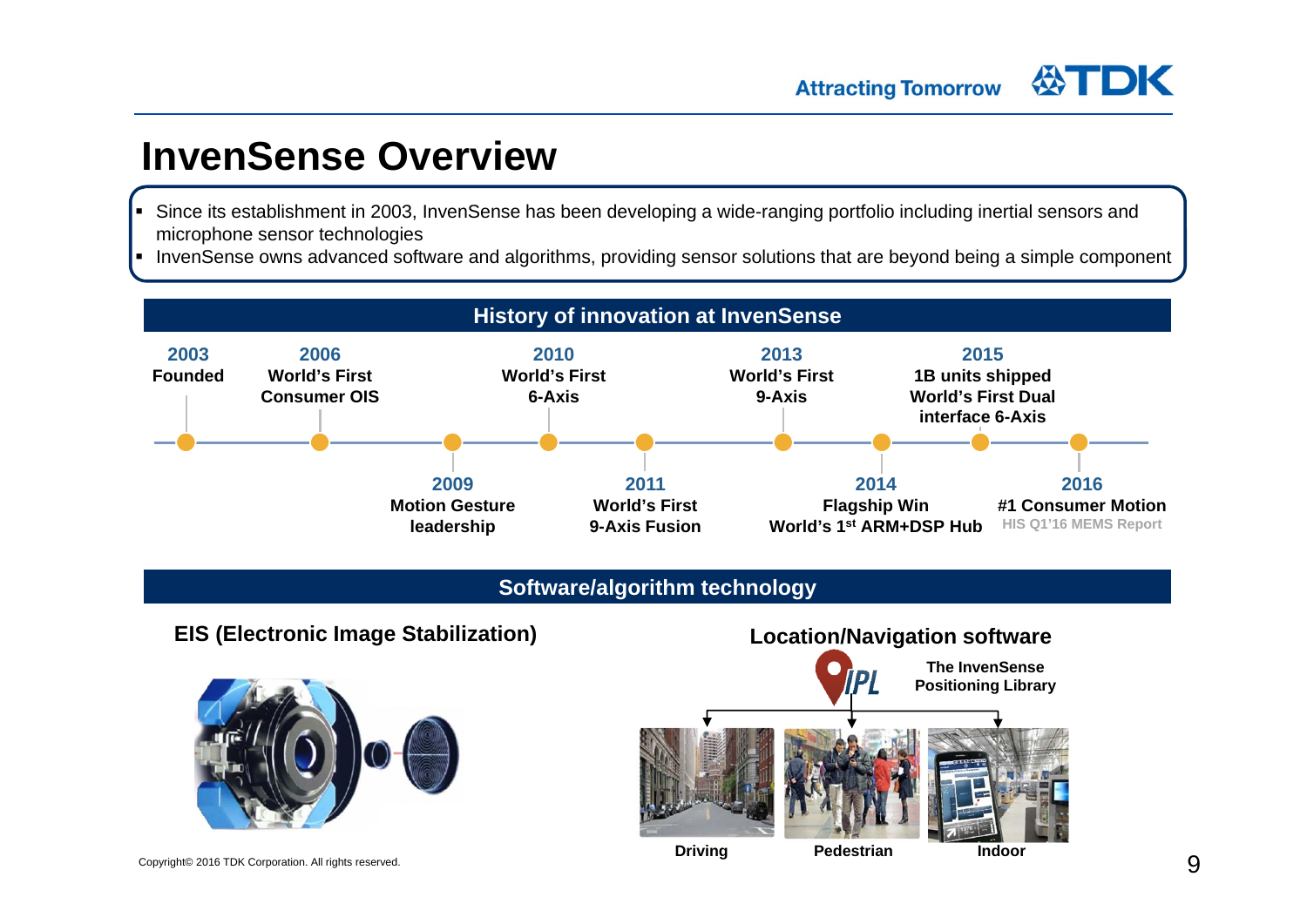# **Synergies in ICT/IoT**

 $\blacksquare$  Opportunity to further strengthen InvenSense's presence in ICT and IoT by utilizing the cooperation between TDK and Qualcomm around RF360



Copyright© 2016 TDK Corporation. All rights reserved.

(1) Joint venture to enable delivery of RF front-end (RFFE) modules and RF filters into fully integrated systems for mobile devices and fastgrowing business segments, such as Internet of Things (IoT), drones, robotics, automotive applications and more, under the name RF360 Holdings Singapore PTE. Ltd.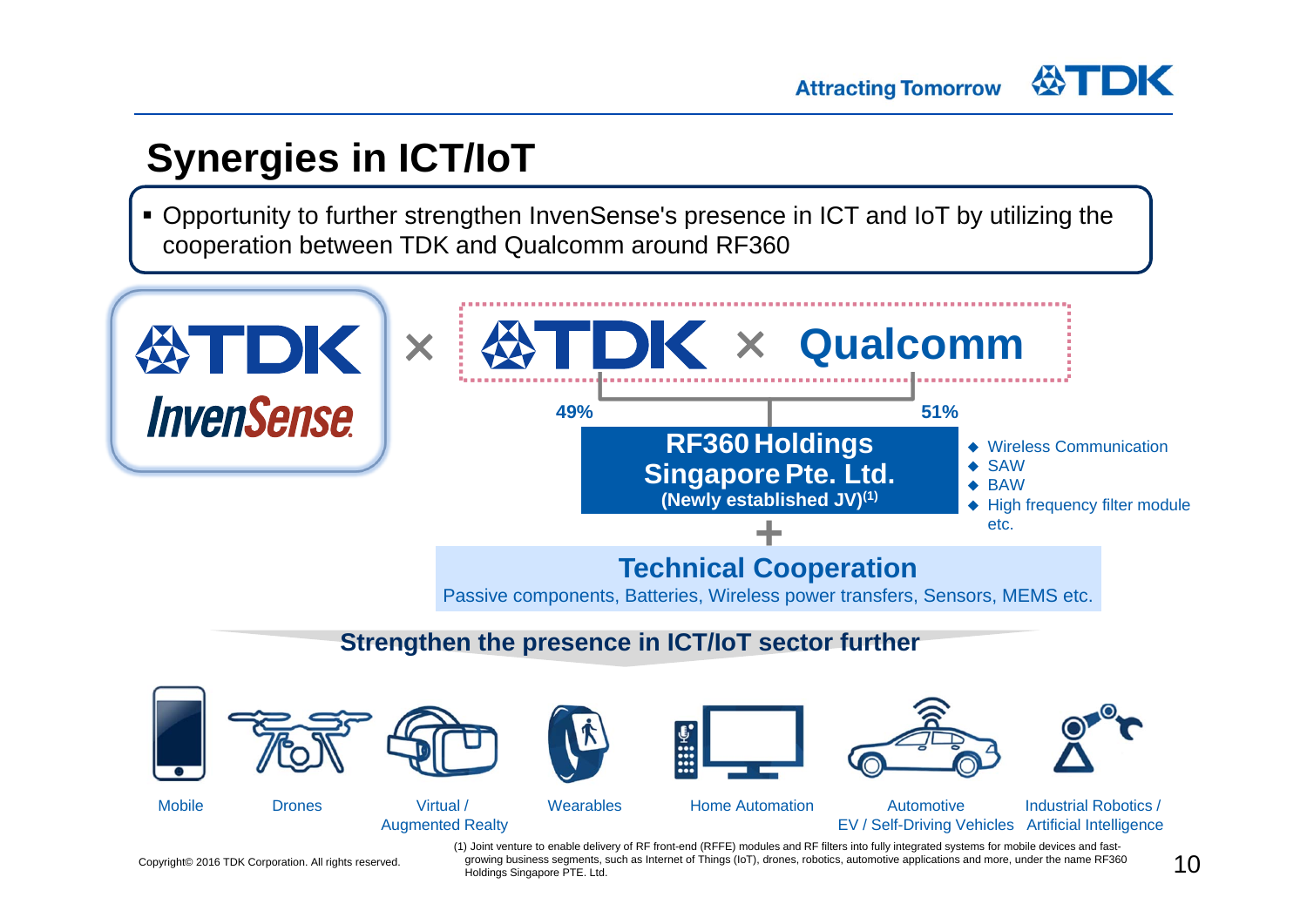### **Synergies in Automotive**

 Accelerate the growth in the automotive sector for InvenSense products including inertial sensors through utilization of TDK customer base for OEM/Tier 1 and know-how



### **Accelerates expansion in sensor business for automotive industry**

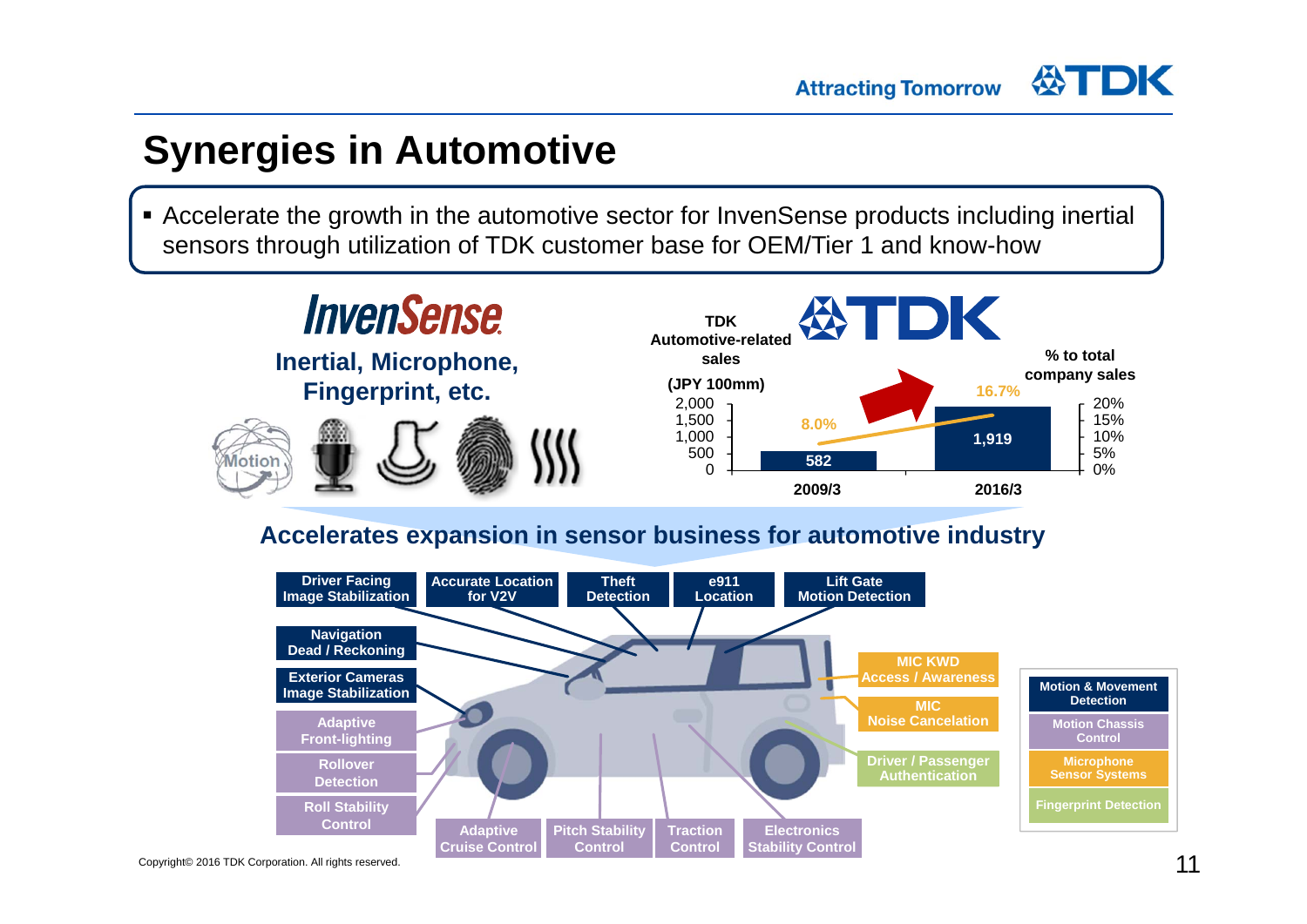## **Synergy in Sensor Fusion / Solution**

 Sensor fusion combines multiple sensors, information processing capabilities through software algorithms, resulting in creation of new sensor solutions

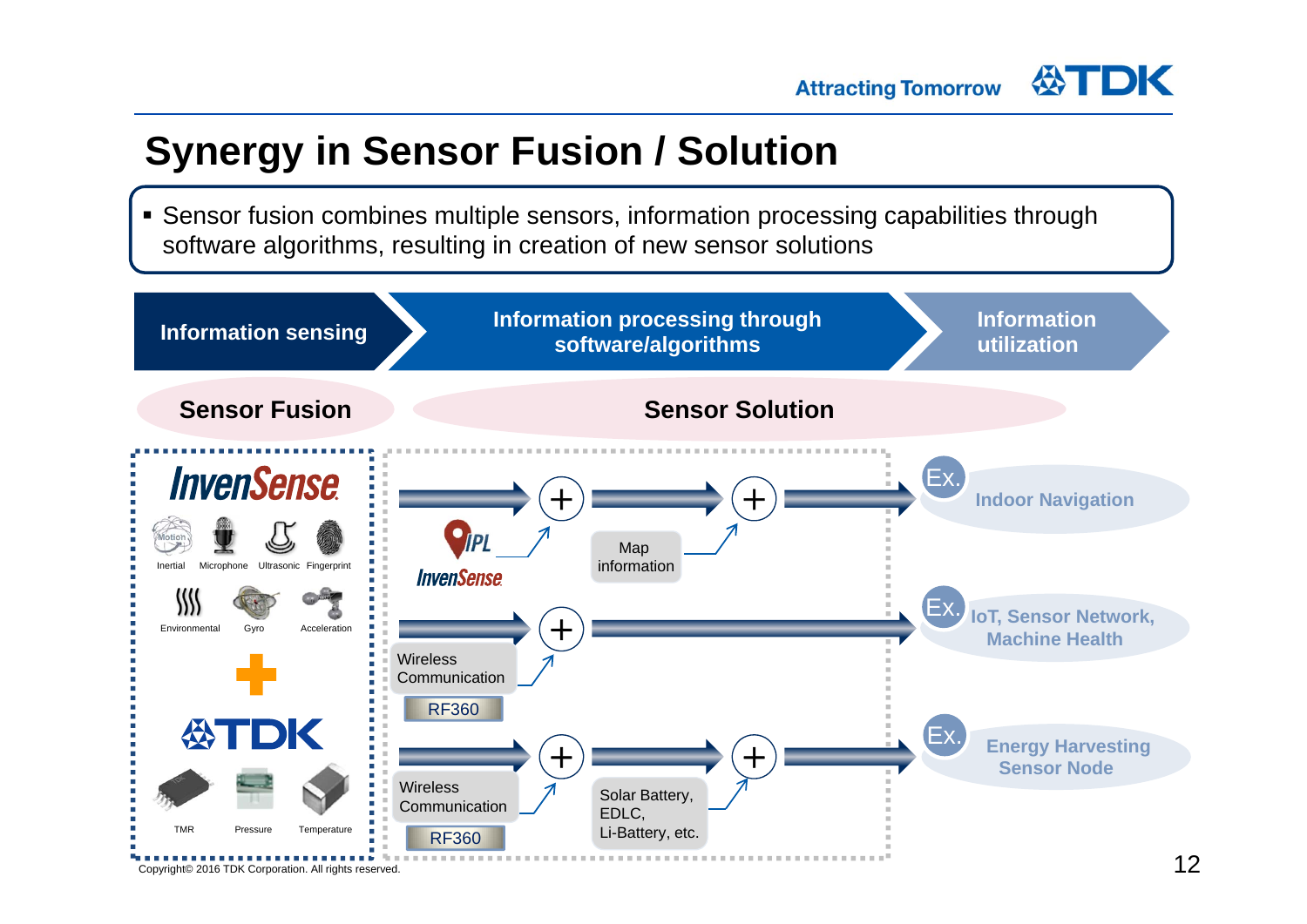# **Expansion Strategy for Sensor Business at TDK**

- Offer a fuller range of sensor products and technology through acquisitions of Micronas, Tronics and InvenSense in addition to magnetic, pressure, and temperature sensors at TDK
- $\blacksquare$  (1) Utilization of TDK customer base and cooperation with Qualcomm, (2) creation of new added value (development of sensor fusion and sensor solution that combine multiple sensors) will expand TDK's sensor business



(1) Information and Communication Technology. Copyright© 2016 TDK Corporation. All rights reserved.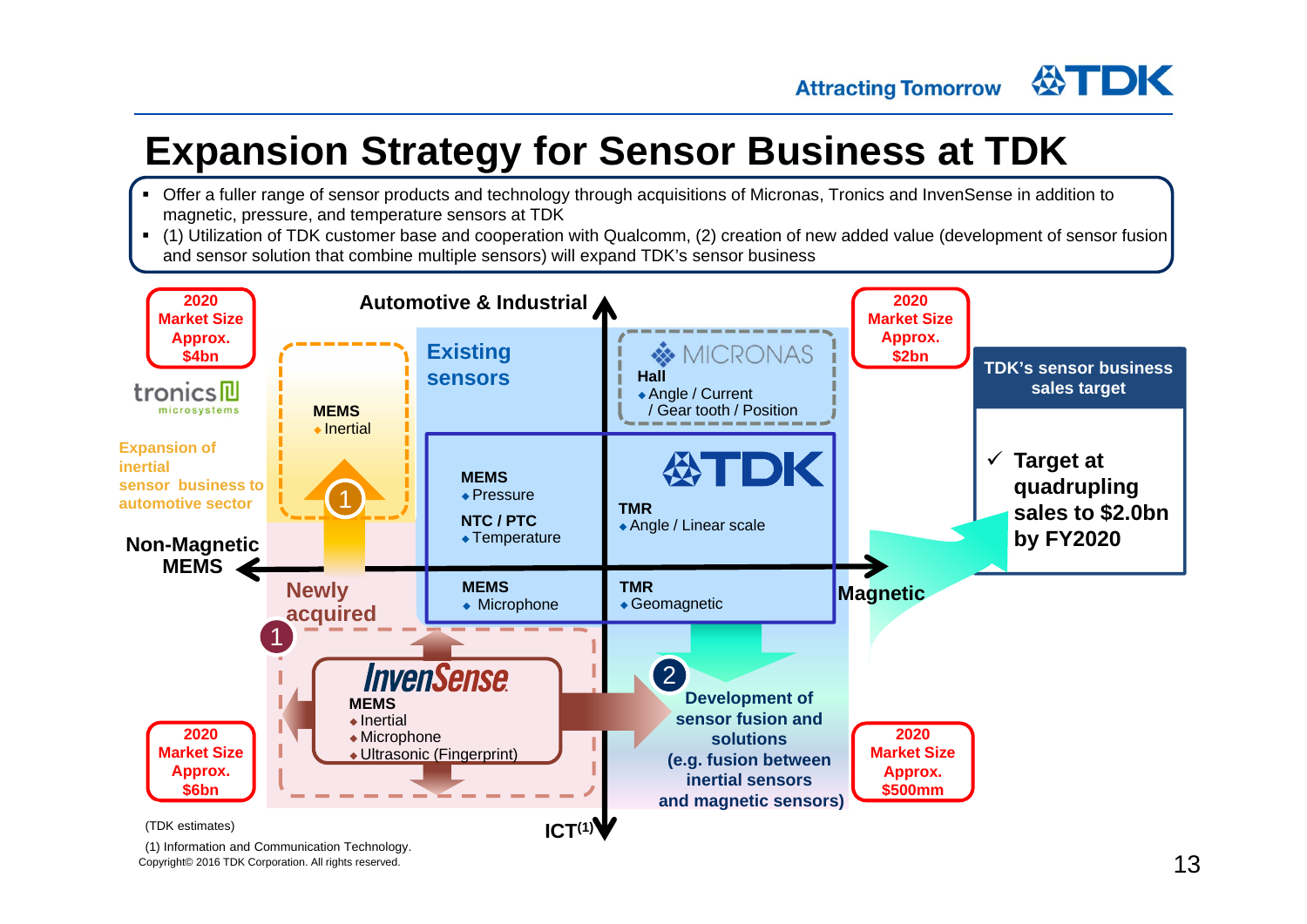

### **Sensor Business Sales Forecasts**

**Sensor business sales target: JPY 200 billion**

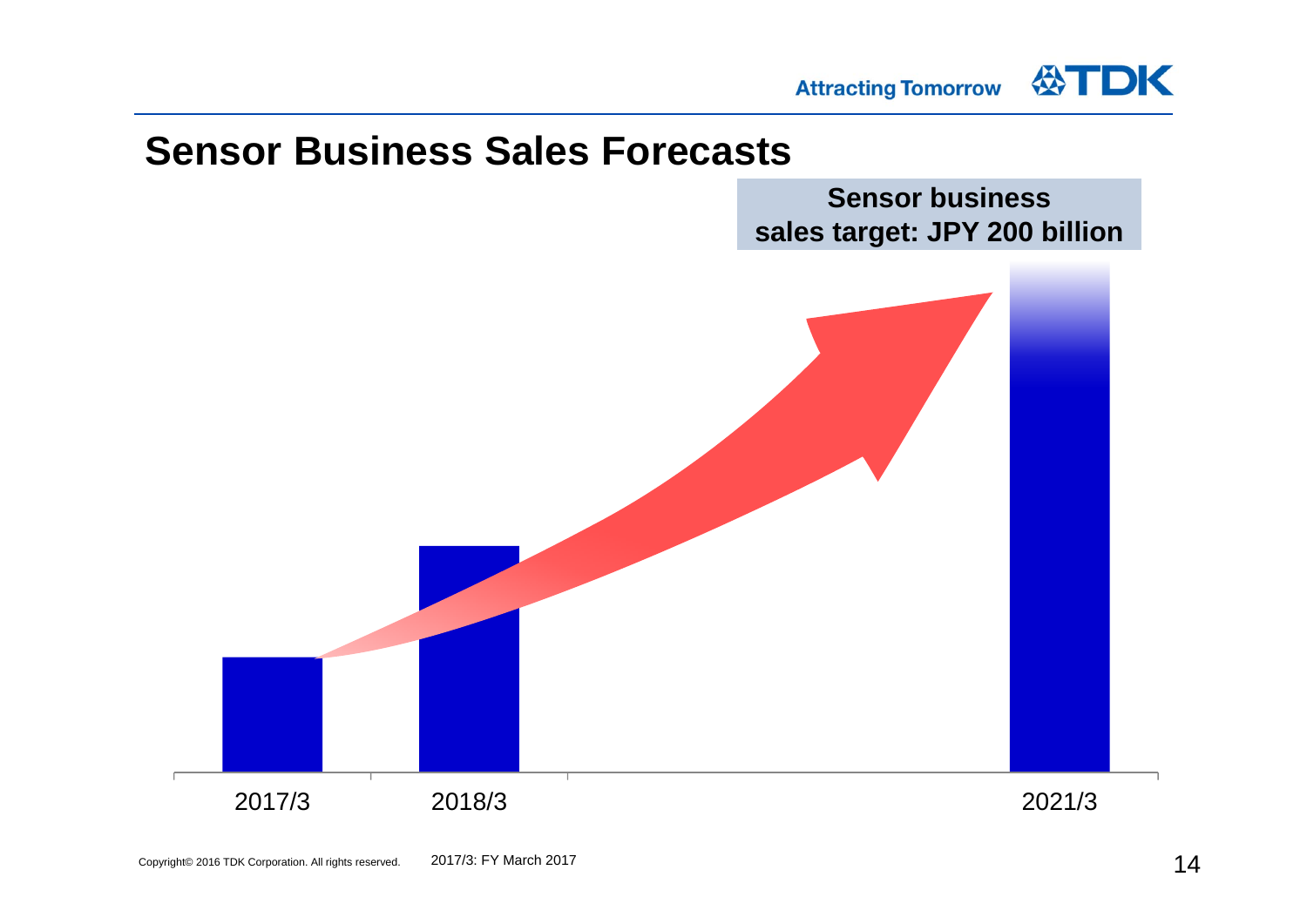#### **Additional Information and Where to Find It**

 In connection with the proposed transaction, TDK and InvenSense intend to file relevant materials with the United States Securities and Exchange Commission (the "SEC"). InvenSense will also file with the SEC a proxy statement on Schedule 14A. Following the filing of the definitive proxy statement with the SEC. InvenSense will mail the definitive proxy statement and a proxy card to each stockholder entitled to vote at the InvenSense special meeting relating to the proposed transaction. INVESTORS AND SECURITY HOLDERS OF INVENSENSE ARE URGED TO CAREFULLY READ THESE MATERIALS IN THEIR ENTIRETY (INCLUDING ANY AMENDMENTS OR SUPPLEMENTS THERETO) AND ANY OTHER RELEVANT DOCUMENTS THAT TDK OR INVENSENSE FILE WITH THE SEC WHEN THEY BECOME AVAILABLE BECAUSE THEY WILL CONTAIN IMPORTANTINFORMATION ABOUT TDK, INVENSENSE AND THE PROPOSED TRANSACTION. The proxy statement and other documents filed by InvenSense with the SEC may be obtained free of charge at InvenSense's website at www.invensense.com or at the SEC's website at www.sec.gov. These documents may also be obtained free of charge from InvenSense by requesting them by mail at InvenSense, Inc., 1745 Technology Drive Suite 200, San Jose, California 95110, Attention: Investor Relations, or by telephone at (408) 501-2200. The documents filed by TDK with the SEC may be obtained free of charge at the SEC's website at www.sec.gov. These documents may also be obtained free of charge from TDK by requesting them by mail at Shibaura Renasite Tower, 3-9-1 Shibaura, Minato-ku, Tokyo 108-0023, Japan, Attention: Investor Relations.

 This communication does not constitute a solicitation of proxy, an offer to purchase or a solicitation of an offer to sell any securities. TDK, InvenSense, and certain of their directors, officers and employees may be deemed to be participants in the solicitation of proxies from the stockholders of InvenSense in connection with the proposed transaction. Information about the persons who may, under the rules of the SEC, be considered to be participants in the solicitation of InvenSense's stockholders in connection with the proposed transaction, and any direct or indirect interests, by security holdings or otherwise, they have in the proposed transaction, will be set forth in InvenSense's definitive proxy statement when it is filed with the SEC. Information regarding InvenSense's directors and executive officers and their ownership of InvenSense's securities is set forth in the definitive proxy statement for InvenSense's 2016 Annual Meeting of Stockholders, which was filed with the SEC on July 29, 2016, and its Annual Report on Form 10-K for the fiscal year ended April 3, 2016, which was filed with the SEC on May 25, 2016. These documents may be obtained free of charge at the SEC's website at www.sec.gov.

#### **Cautionary Statement Regarding Forward-Looking Statements**

 This communication contains forward-looking statements that address a variety of subjects including, for example, the expected timetable for closing of the transaction between TDK and InvenSense, the expected benefits and synergies of the transaction, TDK's and InvenSense's plans, objectives and expectations and TDK's expected product offerings, product development, marketing position and technical advances resulting from the transaction. Statements that are not historical facts, including statements about beliefs, plans and expectations, are forward-looking statements. Such statements are based on current expectations and are subject to a number of factors and uncertainties, are not historical facts and are subject to risks and uncertainties that could cause actual results to differ materially from those described in the forward-looking statements. These forward-looking statements include statements that reflect the current expectations, estimates, beliefs, assumptions, and projections of TDK's senior management about future events with respect to InvenSense's business and its industry in general. Statements that include words such as "anticipates," "expects," "intends," "plans," "predicts," "believes," "seeks," "estimates," "may," "will," "should," "would," "potential," "continue," "goals," "targets" and variations of these words (or negatives of these words) or similar expressions of a future or forward-looking nature identify forwardlooking statements. In addition, any statements that refer to projections or other characterizations of future events or circumstances, including any underlying assumptions, are forwardlooking statements. Actual results could differ materially from those projected or forecast in the forward-looking statements. The following important factors and uncertainties, among others, that could cause actual results to differ materially from those described in these forward looking statements include, without limitation: the parties' ability to satisfy the conditions precedent to the consummation of the proposed transaction, including, without limitation, the receipt of stockholder and regulatory approvals, including the potential for regulatory authorities to require divestitures in connection with the proposed transaction; the occurrence of any event that could give rise to the termination of the merger agreement; unanticipated difficulties or expenditures relating to the proposed transaction; legal proceedings that may be instituted against TDK or InvenSense and others following announcement of the proposed transaction; disruptions of current plans and operations caused by the announcement or pendency of the proposed transaction; the risk that expected benefits, synergies and growth prospects of the transaction may not be achieved in a timely manner, or at all; the risk that InvenSense's business may not be successfully integrated with TDK's following the closing; potential difficulties in employee retention as a result of the announcement and pendency of the proposed transaction; and the response of customers, distributors, suppliers and competitors to the announcement of the proposed transaction. For additional information about factors that could cause actual results to differ materially from those described in the forward-looking statements, please refer to the proxy statement when it becomes available and InvenSense's filings with the SEC, including the risk factors contained in InvenSense's most recent Annual Report on Form 10-K. Forward-looking statements represent management's current expectations and are inherently uncertain. TDK and InvenSense assume no obligation to update the information in this communication, except as required by law. Readers are cautioned not to place undue reliance on these forwardlooking statements, which speak only as of the date hereof.